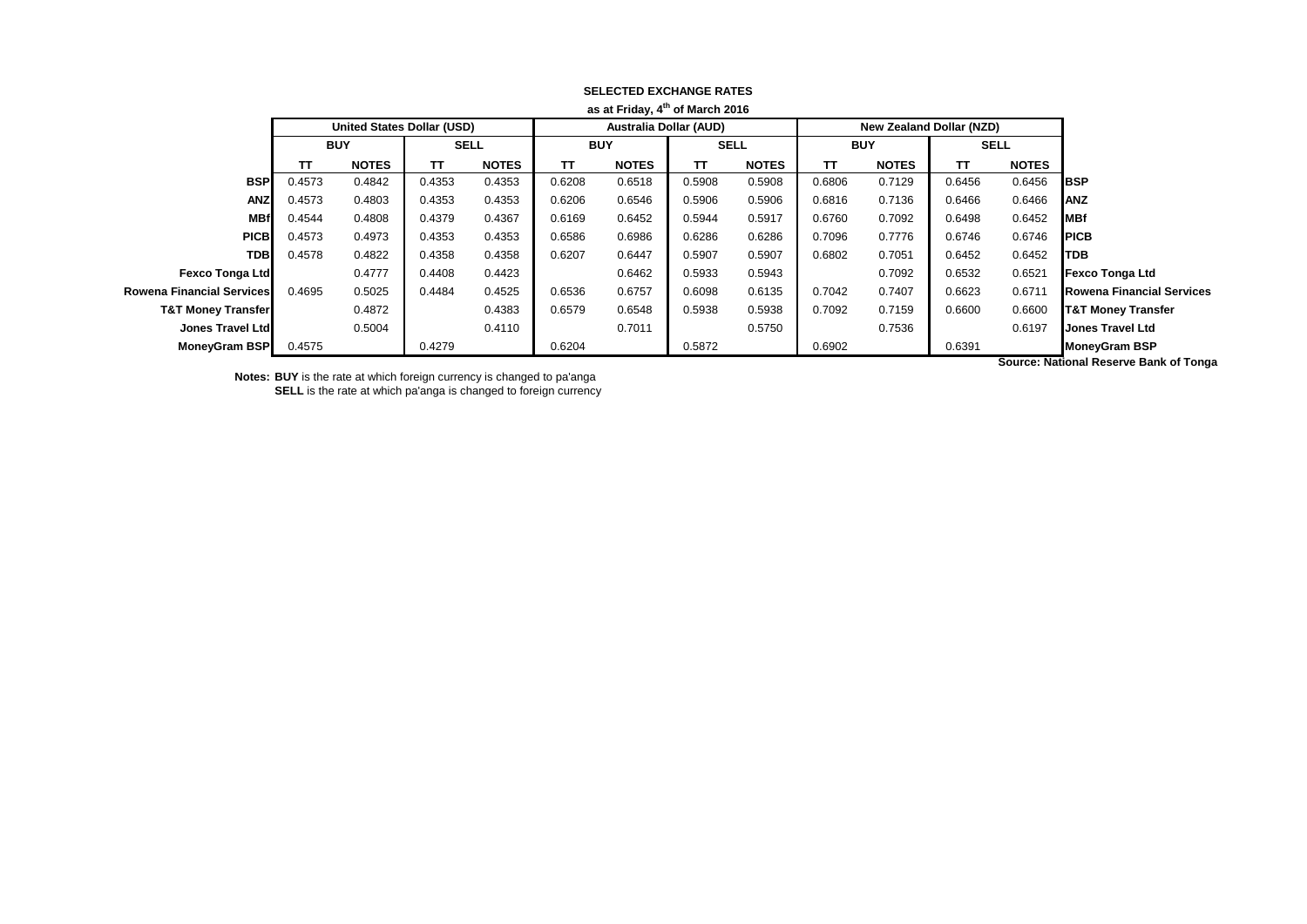| as at Friday, it or march 2016   |                                   |              |             |              |                               |              |             |              |            |                                 |             |              |                                      |
|----------------------------------|-----------------------------------|--------------|-------------|--------------|-------------------------------|--------------|-------------|--------------|------------|---------------------------------|-------------|--------------|--------------------------------------|
|                                  | <b>United States Dollar (USD)</b> |              |             |              | <b>Australia Dollar (AUD)</b> |              |             |              |            | <b>New Zealand Dollar (NZD)</b> |             |              |                                      |
|                                  | <b>BUY</b>                        |              | <b>SELL</b> |              | <b>BUY</b>                    |              | <b>SELL</b> |              | <b>BUY</b> |                                 | <b>SELL</b> |              |                                      |
|                                  | TΤ                                | <b>NOTES</b> | TΤ          | <b>NOTES</b> | TΤ                            | <b>NOTES</b> | TΤ          | <b>NOTES</b> | TΤ         | <b>NOTES</b>                    | TT.         | <b>NOTES</b> |                                      |
| <b>BSP</b>                       | 0.4573                            | 0.4842       | 0.4353      | 0.4353       | 0.6130                        | 0.6440       | 0.5830      | 0.5830       | 0.6873     | 0.7196                          | 0.6523      | 0.6523       | <b>IBSP</b>                          |
| <b>ANZ</b>                       | 0.4573                            | 0.4803       | 0.4353      | 0.4353       | 0.6146                        | 0.6486       | 0.5846      | 0.5846       | 0.6889     | 0.7209                          | 0.6539      | 0.6539       | <b>ANZ</b>                           |
| <b>MBf</b>                       | 0.4544                            | 0.4808       | 0.4379      | 0.4367       | 0.6091                        | 0.6410       | 0.5866      | 0.5848       | 0.6827     | 0.7143                          | 0.6565      | 0.6536       | <b>IMBf</b>                          |
| <b>PICB</b>                      | 0.4573                            | 0.4973       | 0.4353      | 0.4353       | 0.6355                        | 0.6755       | 0.6055      | 0.6055       | 0.7383     | 0.8063                          | 0.7033      | 0.7033       | <b>IPICB</b>                         |
| <b>TDB</b>                       | 0.4578                            | 0.4822       | 0.4358      | 0.4358       | 0.6140                        | 0.6380       | 0.5840      | 0.5840       | 0.6872     | 0.7121                          | 0.6522      | 0.6522       | <b>ITDB</b>                          |
| <b>Fexco Tonga Ltd</b>           |                                   | 0.4777       | 0.4445      | 0.4423       |                               | 0.6380       | 0.5930      | 0.5868       |            | 0.7162                          | 0.6685      | 0.6586       | <b>Fexco Tonga Ltd</b>               |
| <b>Rowena Financial Services</b> | 0.4695                            | 0.5025       | 0.4505      | 0.4525       | 0.6410                        | 0.6711       | 0.5988      | 0.6061       | 0.7042     | 0.7463                          | 0.6667      | 0.6803       | <b>Rowena Financial Services</b>     |
| <b>T&amp;T Money Transfer</b>    |                                   | 0.4869       |             | 0.4380       | 0.6410                        | 0.6500       | 0.5890      | 0.5890       | 0.7092     | 0.7086                          | 0.6500      | 0.6500       | <b>T&amp;T Money Transfer</b>        |
| Jones Travel Ltd                 |                                   | 0.5043       |             | 0.4146       |                               | 0.6810       |             | 0.5568       |            | 0.7569                          |             | 0.6228       | <b>Jones Travel Ltd</b>              |
|                                  |                                   |              |             |              |                               |              |             |              |            |                                 |             |              | Corresponded to Benemia Doubled Town |

## **SELECTED EXCHANGE RATES as at Friday, 11th of March 2016**

**Notes: BUY** is the rate at which foreign currency is changed to pa'anga

**SELL** is the rate at which pa'anga is changed to foreign currency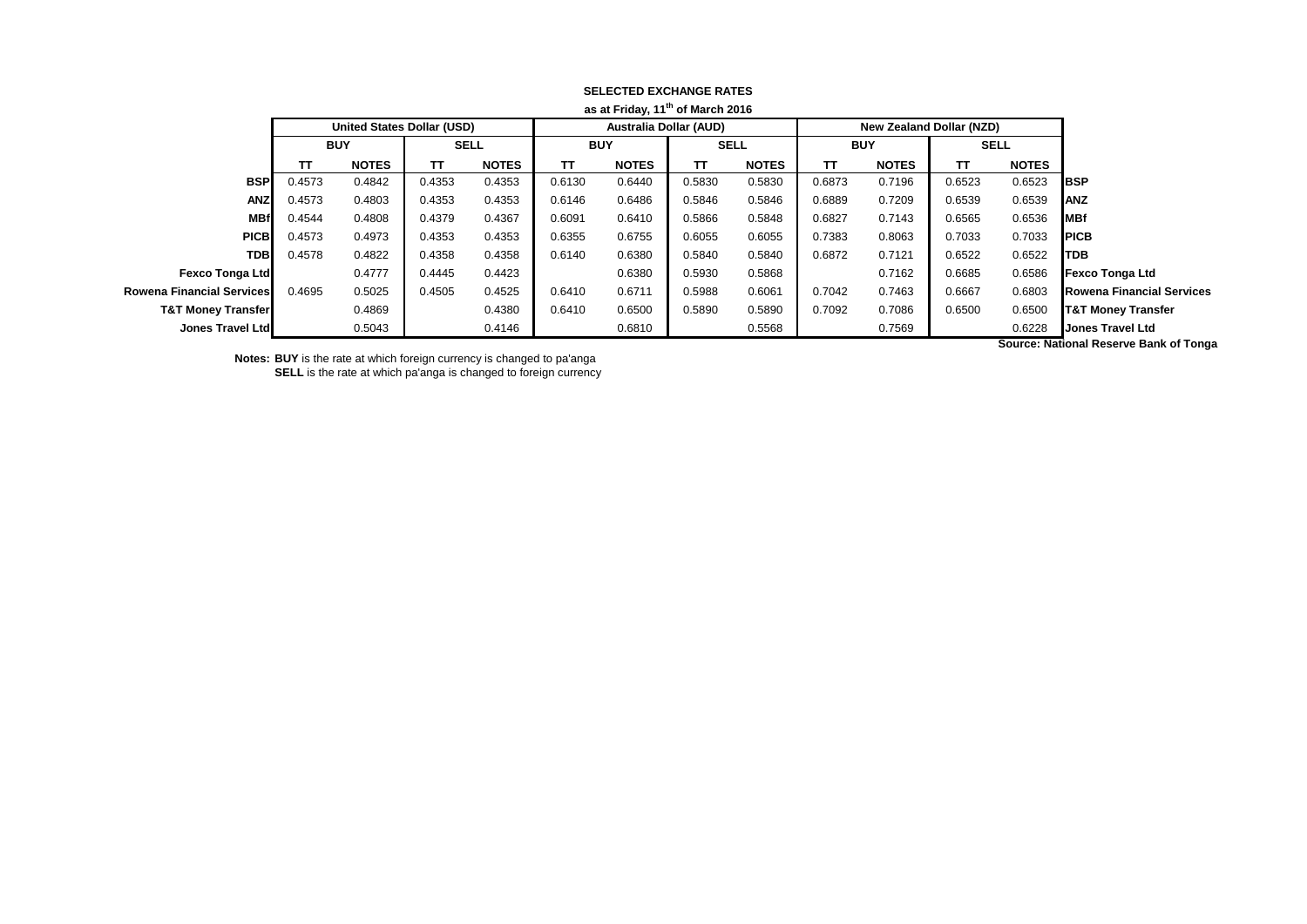|                               |            |                                   |             |              |                               | asatriluay, io o i march zu lo |             |              |            |                          |             |              |                                  |
|-------------------------------|------------|-----------------------------------|-------------|--------------|-------------------------------|--------------------------------|-------------|--------------|------------|--------------------------|-------------|--------------|----------------------------------|
|                               |            | <b>United States Dollar (USD)</b> |             |              | <b>Australia Dollar (AUD)</b> |                                |             |              |            | New Zealand Dollar (NZD) |             |              |                                  |
|                               | <b>BUY</b> |                                   | <b>SELL</b> |              | <b>BUY</b>                    |                                | <b>SELL</b> |              | <b>BUY</b> |                          | <b>SELL</b> |              |                                  |
|                               | TΤ         | <b>NOTES</b>                      | тτ          | <b>NOTES</b> | ТΤ                            | <b>NOTES</b>                   | TT          | <b>NOTES</b> | TΤ         | <b>NOTES</b>             | π           | <b>NOTES</b> |                                  |
| <b>BSP</b>                    | 0.4611     | 0.4880                            | 0.4391      | 0.4391       | 0.6028                        | 0.6338                         | 0.5728      | 0.5728       | 0.6751     | 0.7074                   | 0.6401      | 0.6401       | <b>BSP</b>                       |
| <b>ANZ</b>                    | 0.4611     | 0.4841                            | 0.4391      | 0.4391       | 0.6018                        | 0.6358                         | 0.5718      | 0.5718       | 0.6768     | 0.7088                   | 0.6418      | 0.6418       | <b>ANZ</b>                       |
| <b>MBf</b>                    | 0.4582     | 0.4831                            | 0.4417      | 0.4405       | 0.5989                        | 0.6289                         | 0.5764      | 0.5747       | 0.6705     | 0.7042                   | 0.6443      | 0.6410       | <b>MBf</b>                       |
| <b>PICB</b>                   | 0.4611     | 0.5011                            | 0.4391      | 0.4391       | 0.6450                        | 0.6850                         | 0.6150      | 0.6150       | 0.7416     | 0.8096                   | 0.7066      | 0.7066       | <b>PICB</b>                      |
| <b>TDB</b>                    | 0.4616     | 0.4860                            | 0.4396      | 0.4396       | 0.6039                        | 0.6279                         | 0.5739      | 0.5739       | 0.6754     | 0.7003                   | 0.6404      | 0.6404       | <b>TDB</b>                       |
| <b>Fexco Tonga Ltd</b>        |            | 0.4817                            | 0.4434      | 0.4441       |                               | 0.6274                         | 0.5750      | 0.5771       |            | 0.7001                   | 0.6482      | 0.6455       | <b>Fexco Tonga Ltd</b>           |
| Rowena Financial Services     | 0.4695     | 0.5076                            | 0.4505      | 0.4566       | 0.6250                        | 0.6579                         | 0.5882      | 0.5952       | 0.6944     | 0.7353                   | 0.6536      | 0.6667       | <b>Rowena Financial Services</b> |
| <b>T&amp;T Money Transfer</b> |            | 0.4910                            |             | 0.4421       | 0.6329                        | 0.6368                         | 0.5758      | 0.5758       | 0.7042     | 0.7104                   | 0.6550      | 0.6550       | <b>T&amp;T Money Transfer</b>    |
| Jones Travel Ltd              |            | 0.5083                            |             | 0.4182       |                               | 0.6676                         |             | 0.5446       |            | 0.7442                   |             | 0.6112       | <b>Jones Travel Ltd</b>          |
| <b>MoneyGram BSP</b>          | 0.4619     |                                   | 0.4321      |              | 0.6014                        |                                | 0.5693      |              | 0.6848     |                          | 0.6342      |              | <b>MoneyGram BSP</b>             |
|                               |            |                                   |             |              |                               |                                |             |              |            |                          |             | .            |                                  |

## **SELECTED EXCHANGE RATES as at Friday, 18th of March 2016**

**Notes: BUY** is the rate at which foreign currency is changed to pa'anga **SELL** is the rate at which pa'anga is changed to foreign currency